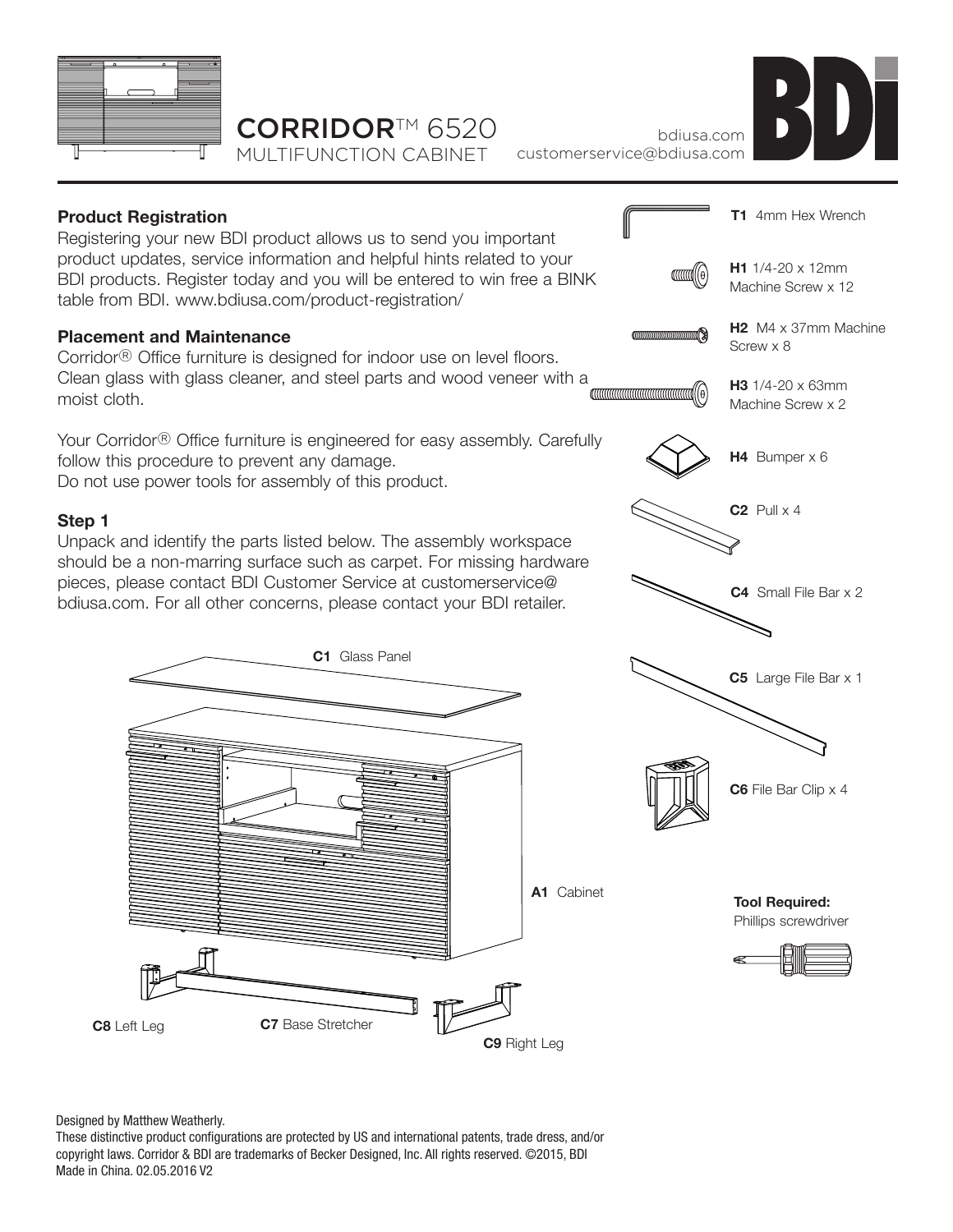

**Step 3 -** Attach **Base Assembly** to **Cabinet** using **Screws H1** and **H3** and tighten with **Hex Wrench**.

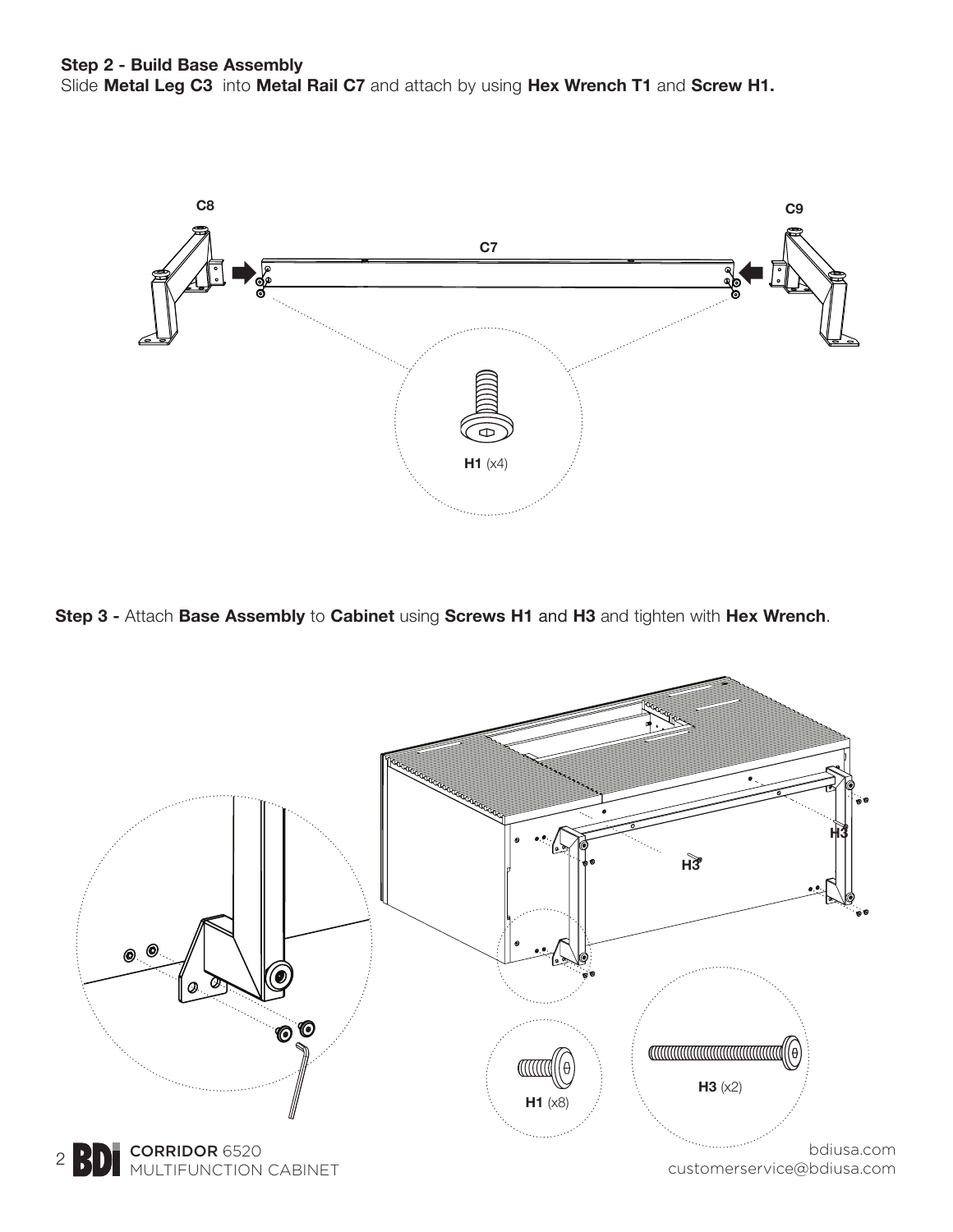- **Step 4** Install **Bumpers H4** at locations shown.
- **Step 5** Carefully position **Glass Panel C1** flush with the edges of cabinet.



**Step 6 -** Attach pulls to cabinet door and drawers using **Screws H2** and tighten with Phillips screwdriver.



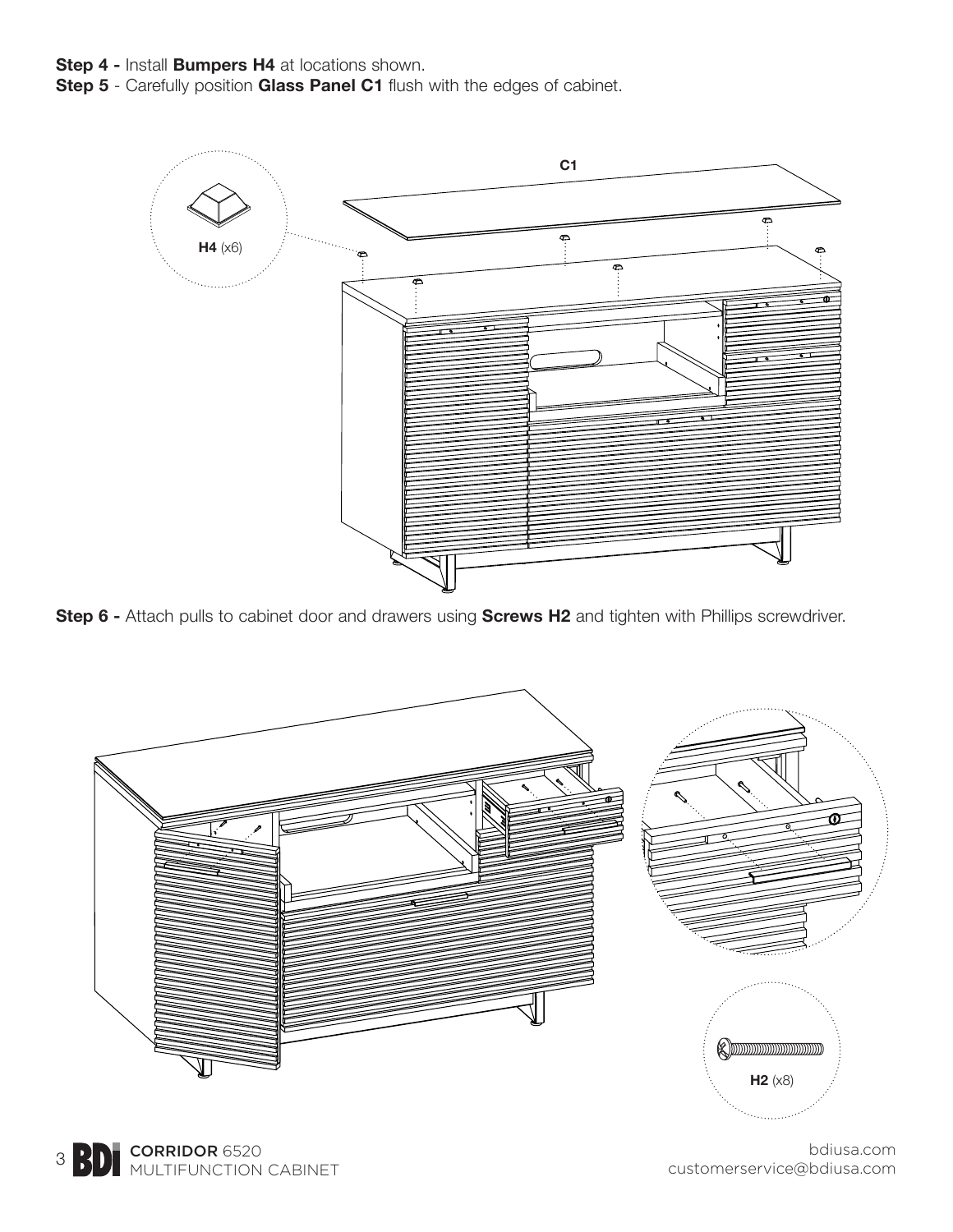#### **Step 7 - File Bar Installation (Option A)**

For files facing forward, attach **File Bar Clip C6** to both ends of **Small File Bar C4** as shown.

For letter files, use the outer notches on the front and back of the drawer. For legal files, use the inner notches.



### **Step 8 - File Bar Installation (Option B)**

For files facing sideways**,** attach **File Bar Clip C6** to both ends of **Large File Bar C5** as shown. Place the file bar assembly in the notches located on the left and right drawer side panels. For side facing legal files, skip this step altogether.



CORRIDOR 6520 4 **BDI** MULTIFUNCTION CABINET